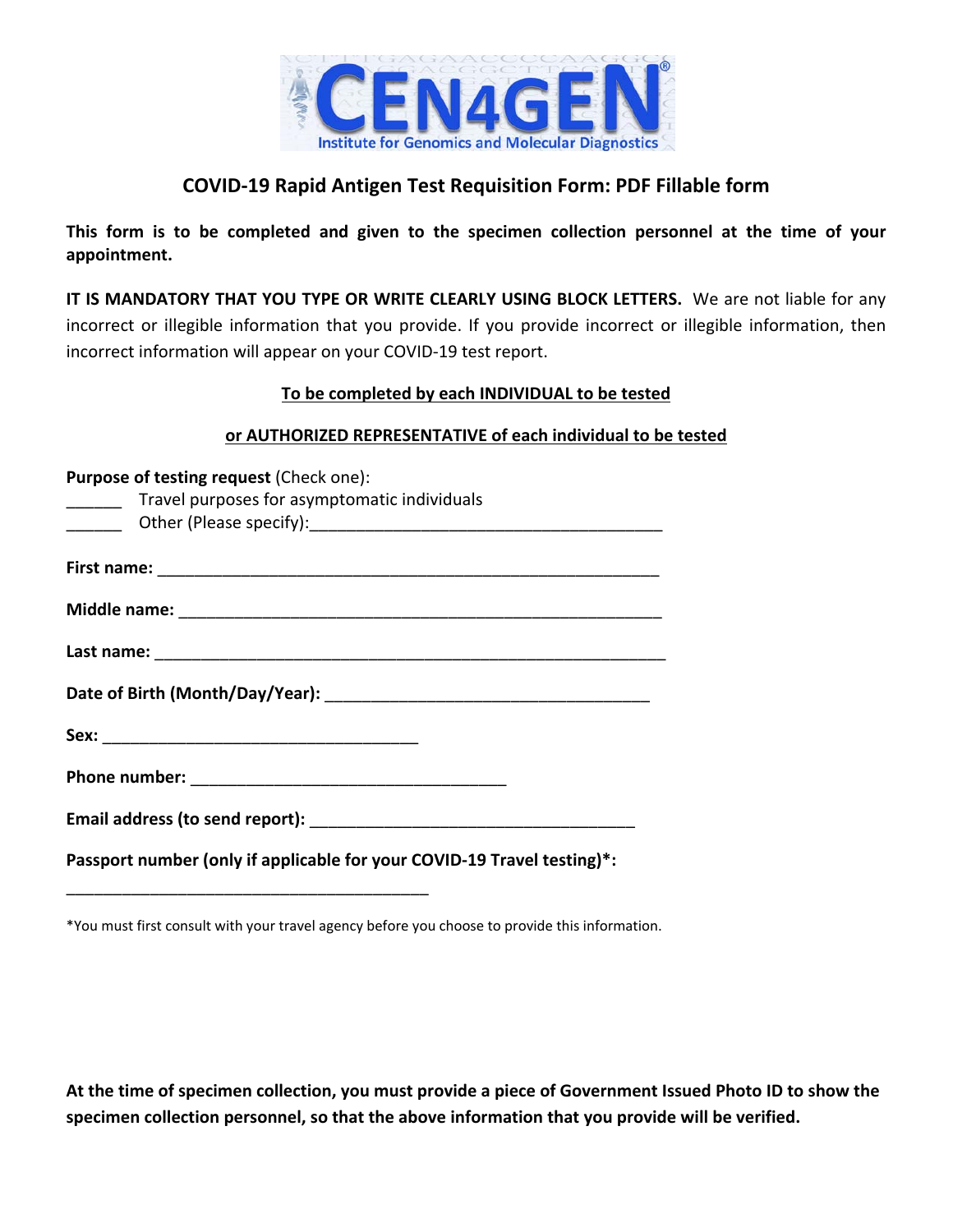

Did you have any contact with a probable or confirmed COVID-19 case ? \_\_\_\_\_\_\_Yes / \_\_\_\_\_\_\_\_No

Do you have any symptoms of COVID-19 ? \_\_\_\_\_\_\_Yes / \_\_\_\_\_\_\_ No

*Cough, Fever, Shortness of breath, Sore throat, Difficulty swallowing, Decrease or loss of sense of taste or smell, Chills, Painful swallowing, Headaches, Fatigue, Muscle/Joint aches, Nausea/vomiting, Diarrhea, Abdominal pain, Pink eye (conjunctivitis), Runny nose or nasal congestion.* 

# **To be completed by the specimen collector**

| Date of specimen collection (Month/Day/Year):                                      |
|------------------------------------------------------------------------------------|
| Time of specimen collection:                                                       |
| Unique accession number of the specimen:<br>Affix CEN4GEN specimen ID sticker here |
| Type of specimen collected: Nasal<br>$\Box$ Throat<br>Other                        |
| Brand name of the rapid antigen kit:                                               |
| Lot number of the rapid antigen kit:                                               |
| Full name or Initials of collector:                                                |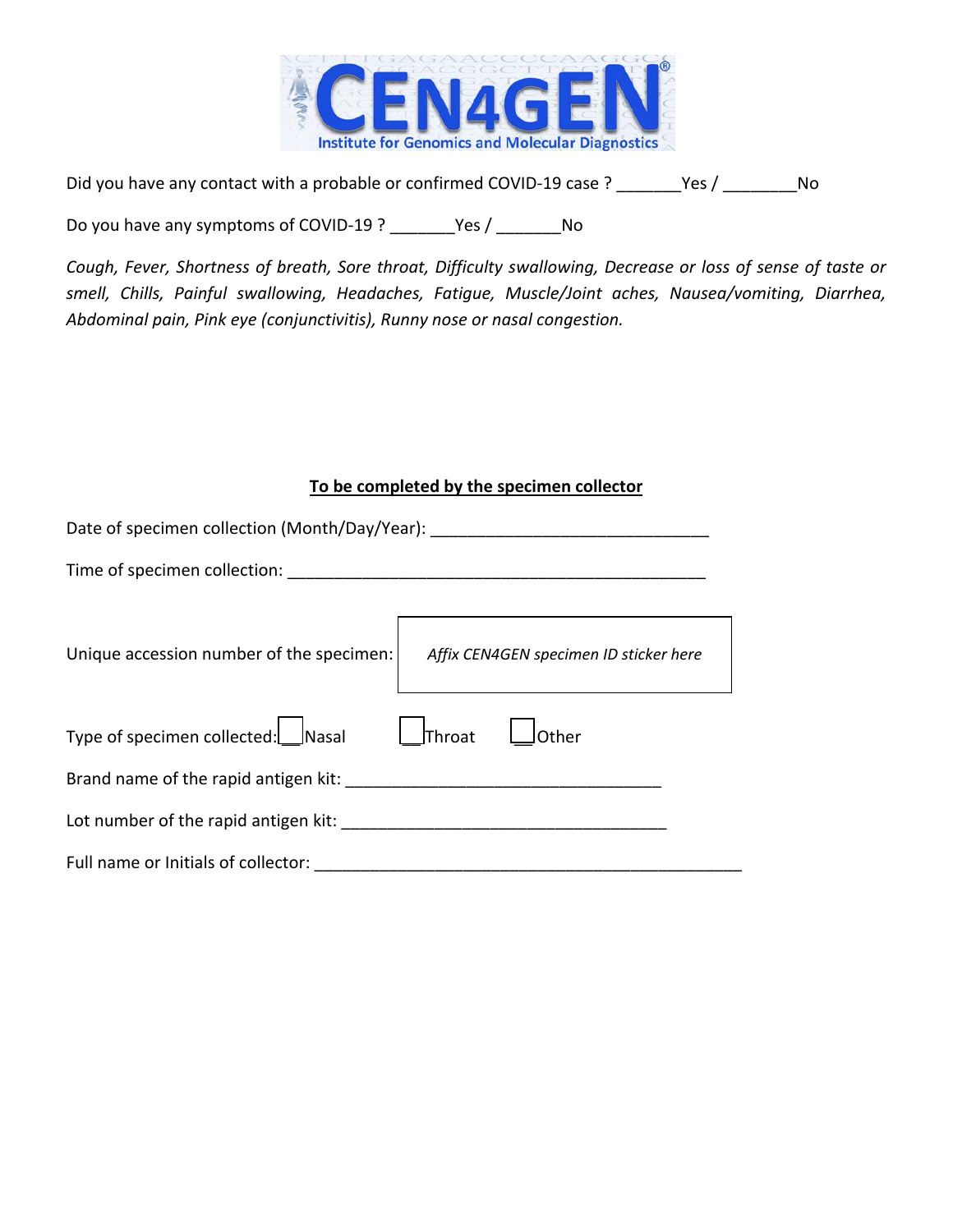

## **CEN4GEN COVID‐19 RAPID ANTIGEN TESTING TERMS AND CONDITIONS OF SERVICE**

#### **LIMITATIONS:**

- 1. Our COVID‐19 rapid antigen testing service is only available for asymptomatic individuals.
- 2. If you are unsure about what are the COVID‐19 symptoms, visit the Alberta Health Services Website: https://www.albertahealthservices.ca/topics/Page17260.aspx
- 3. Test results will be sent to you by email which may not be fully encrypted.
- 4. We make no representation, expressed or implied that the result of this COVID‐19 rapid antigen test is useful or purposeful for any other purposes other than information.
- 5. We offer test results within the said time-frame(s) but not guaranteed in the event of a force majeure.
- 6. If you do not receive results within the said time‐frame(s), you may notify us at covid19testing@cen4gen.org.
- 7. Your personal information provided on the test reports are based on what you provided us, and CEN4GEN, its affiliates and mandates are not liable for any incorrect or illegible information that you have provided. It is your responsibility to check the accuracy of the personal information on the test reports and to notify us at covid19testing@cen4gen.org of any mistakes.
- 8. Individuals who seek to use the CEN4GEN COVID‐19 rapid antigen testing service for travel purposes are fully responsible to confirm their latest travel regulations with their respective air carrier and destination country before booking COVID‐19 rapid antigen travel tests with CEN4GEN, its affiliates and mandates. This includes what type of specimen and COVID‐19 testing is required, as well as the time window from specimen collection to the day and time of travel. For information on current Canadian travel advisories/information please visit: https://travel.gc.ca/travel‐covid
- 9. It is recommended that individuals who undertake this testing service should still continue to follow public health guidelines, regardless of whether the results are positive or negative.
- 10. On very rare occasions, there may be the possibility that some test results could uninterpretable, of unknown significance, false negative or false positive due to factors such as interfering substance(s) collected in the client's biological specimen, and CEN4GEN, its affiliates and mandates are not liable for such outcome. Additional samples may be requested from the client for re-testing, and such may delay the delivery of test results. CEN4GEN, its affiliates and mandates are not responsible for any full or partial refund if the client's specimen(s) fail to produce results that are of unknown significance, uninterpretable, false negative, false positive, or otherwise completely fail.
- 11. CEN4GEN, its affiliates and mandates are not liable for any compromised samples harvested from, retrieved from, obtained from or submitted by the individual.
- 12. The limitations and risks associated with this service are stated in each test requisition form as well as on the CEN4GEN website (https://cen4gen.org), and such test and report are not necessarily characteristic of the qualities of identical or similar test, or operating conditions. Such limitations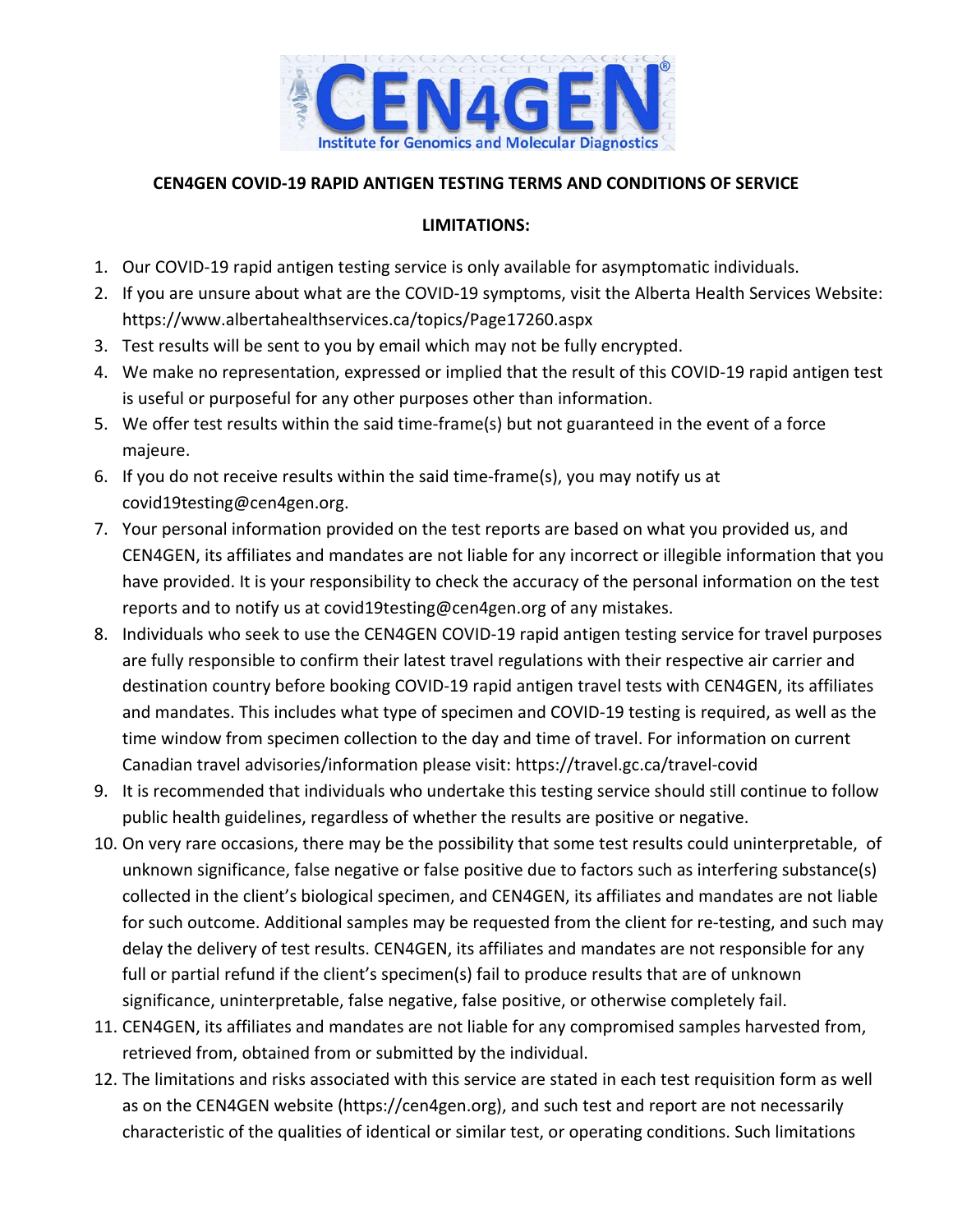

and risks are agreed to by the Client and Client's representative(s) as a prerequisite in establishing a binding contractual agreement of CEN4GEN, its affiliates and mandates with the Client and Client's representative. CEN4GEN (which includes its directors, officers, staff, mandates, affiliates) makes no undertakings, conditions, inducements, representations, warranties, promises or agreements of any kind whether expressed, direct, indirect or implied, including without limitation, the originality, condition, completeness, satisfactory quality, timelines, non-infringement, or accuracy of services, data, conclusions or other confounding factors arising from the services of CEN4GEN. CEN4GEN, its directors, officers, employees, mandates and affiliates assume no responsibility to the client and client's representative for the consequences of any errors or omissions.

- 13. The Client and Client's representative(s) defend, indemnify and hold harmless CEN4GEN, its directors, officers, mandates, affiliates and staff from and against any and all liabilities, damages, claims, actions, costs, demands, death, injury to body or health, suits and expenses (including legal fees and expenses) as well as liabilities of whatever nature or kind suffered, asserted by or incurred by third parties originating from and out of the services with CEN4GEN, including but not limited to any allegation that the client and client's representative did not have any legal right to submit said specimen(s) for testing. The client and client's representative(s) agree to accept his/her/their own liability to indemnify against himself/herself/themself for any direct liability, damage, loss, and expense (including legal fees and expenses) pertaining to any claim, suit, regardless of merit brought against him/her/them for any and all damages that have been caused by this service.
- 14. All expressed or implied warranties including any warranties of merchantability or fitness for a particular purpose are disclaimed by CEN4GEN, its affiliates and mandates. Furthermore, CEN4GEN, its affiliates and mandates under any legal theory (including but not limited to negligence, contract, strict liability in tort or warranty of any kind) is not to be held liable for any indirect, direct, consequential, special, incidental, or exemplary damages (including but not limited to lost profits), relating to this service, or any other cause even if caused by the negligence of CEN4GEN and its directors, officers, employees, mandates and affiliates, regardless of whether such damages could have been foreseen or prevented. In the event CEN4GEN, its affiliates and mandates are found liable, damages are limited only to the value paid by the client and client's representative for the service or test conducted. The limitations and exclusions of this service agreement apply to the client and client's representative to the fullest extent that applicable law permits in all actions of any kind, whether based on contract, tort (including without limitation and negligence) or any other legal or equitable theory. In fact, the entire risk as to the use of this service must be accepted by the Client and Client's representative(s).